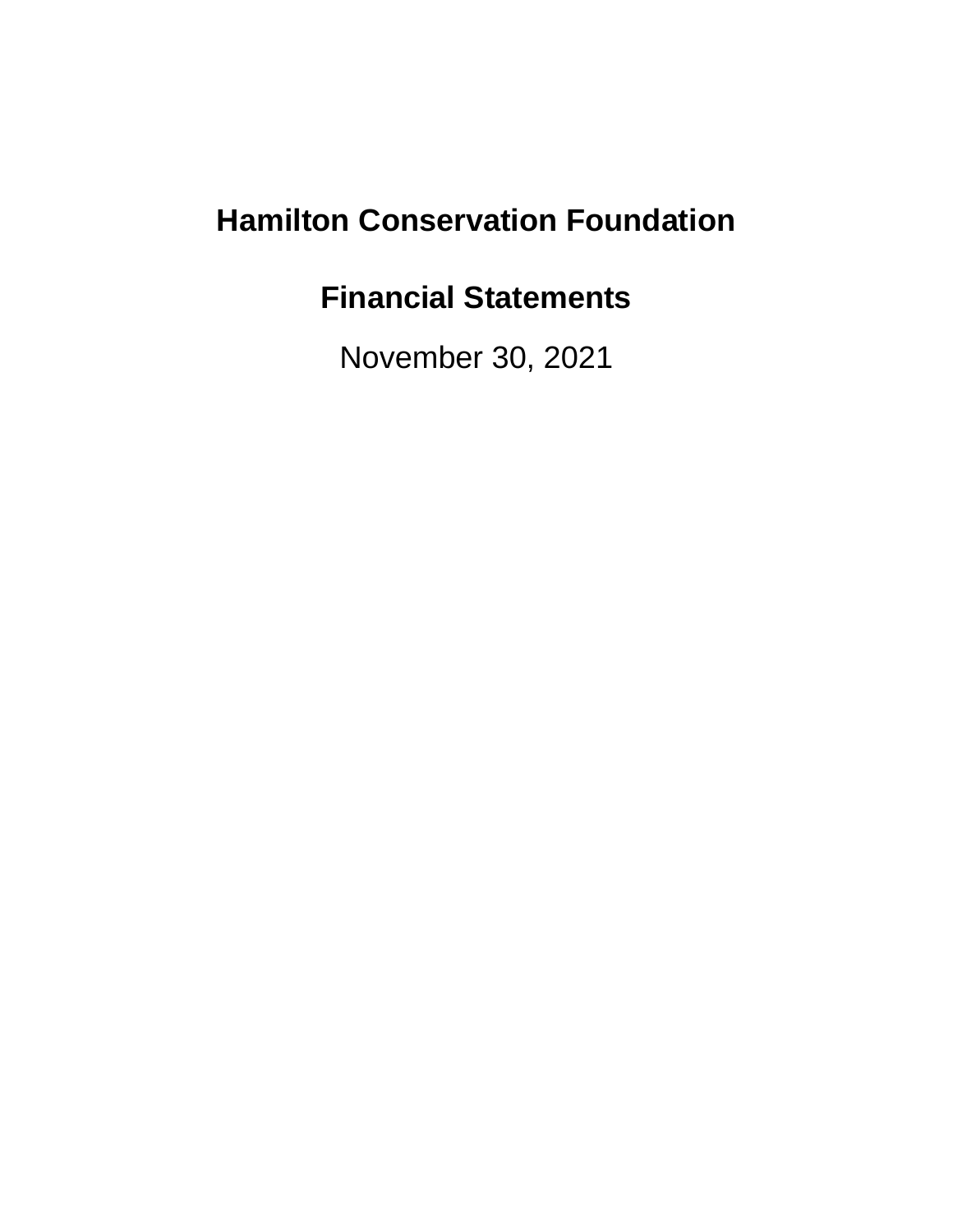### **Contents**

|                                        | Page    |
|----------------------------------------|---------|
| Independent auditor's report           | $1 - 2$ |
| <b>Statement of Financial Position</b> | 3       |
| <b>Statement of Operations</b>         | 4       |
| Statement of Changes in Net Assets     | 5       |
| <b>Statement of Cash Flows</b>         | 6       |
| Notes to the Financial Statements      | 7 - 11  |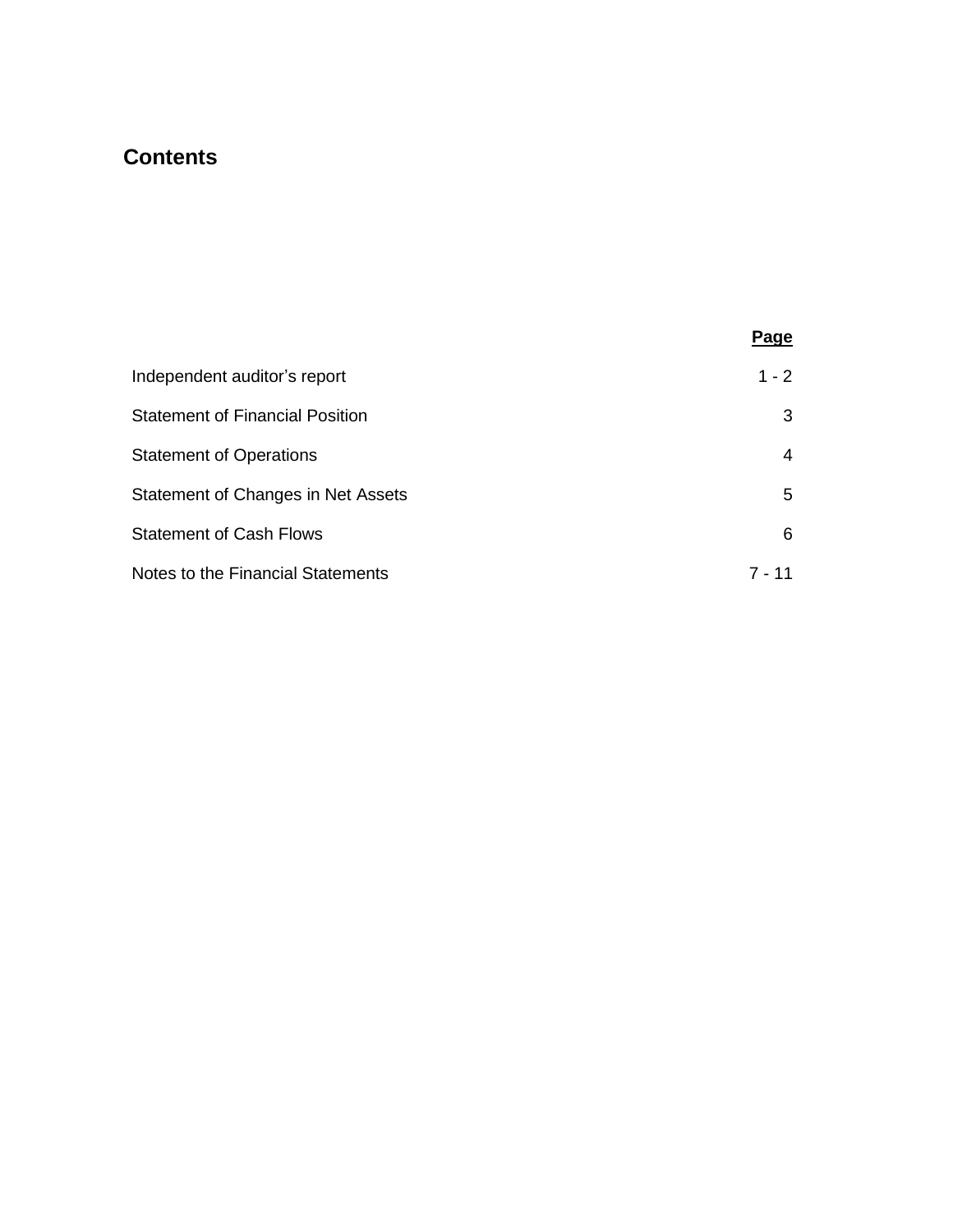

# Independent auditor's report

**Grant Thornton LLP** 33 Main Street East Hamilton, ON L8N 4K5 T +1 905 523 7732 F +1 905 572 9333

To the Members of **Hamilton Conversation Foundation** 

#### **Qualified Opinion**

We have audited the financial statements of Hamilton Conservation Foundation (the "Foundation"), which comprise the statement of financial position as at November 30, 2021, the statements of operations, changes in net assets and cash flows for the year then ended, and notes to the financial statements, including a summary of significant accounting policies.

In our opinion, except for the possible effects of the matter described in the *Basis for Qualified Opinion section* of our report, the accompanying financial statements present fairly, in all material respects, the financial position of the Organization as at November 30, 2021, and its results of operations and its cash flows for the year then ended in accordance with Canadian accounting standards for not-for-profit organizations.

#### **Basis for Qualified Opinion**

In common with many not-for-profit organizations, the Foundation derives revenue from fundraising activities, the completeness of which is not susceptible to satisfactory audit verification. Accordingly, verification of these revenues was limited to the amounts recorded in the records of the Foundation. Therefore, we were not able to determine whether any adjustments might be necessary to contributions, excess of revenues over expenses, and cash flows from operations for the years ended November 30, 2021 and 2020, current assets as at November 30, 2021 and 2020, and net assets as at December 1 and November 30 for both the 2021 and 2020 years. Our audit opinion on the financial statements for the year ended November 30, 2020 was modified accordingly because of the possible effects of this limitation in scope.

We conducted our audit in accordance with Canadian generally accepted auditing standards. Our responsibilities under those standards are further described in the Auditor's Responsibilities for the Audit of the Financial Statements section of our report. We are independent of the Foundation in accordance with the ethical requirements that are relevant to our audit of the financial statements in Canada, and we have fulfilled our other ethical responsibilities in accordance with these requirements. We believe that the audit evidence we have obtained is sufficient and appropriate to provide a basis for our qualified opinion.

#### **Responsibilities of Management and Those Charged with Governance for the Financial Statements**

Management is responsible for the preparation and fair presentation of these financial statements in accordance with Canadian accounting standards for not-for-profit organizations, and for such internal control as management determines is necessary to enable the preparation of financial statements that are free from material misstatement, whether due to fraud or error.

In preparing the financial statements, management is responsible for assessing the Foundation's ability to continue as a going concern, disclosing, as applicable, matters related to going concern and using the going concern basis of accounting unless management either intends to liquidate the Foundation or to cease operations, or has no realistic alternative but to do so.

Audit | Tax | Advisory © Grant Thornton LLP. A Canadian Member of Grant Thornton International Ltd 1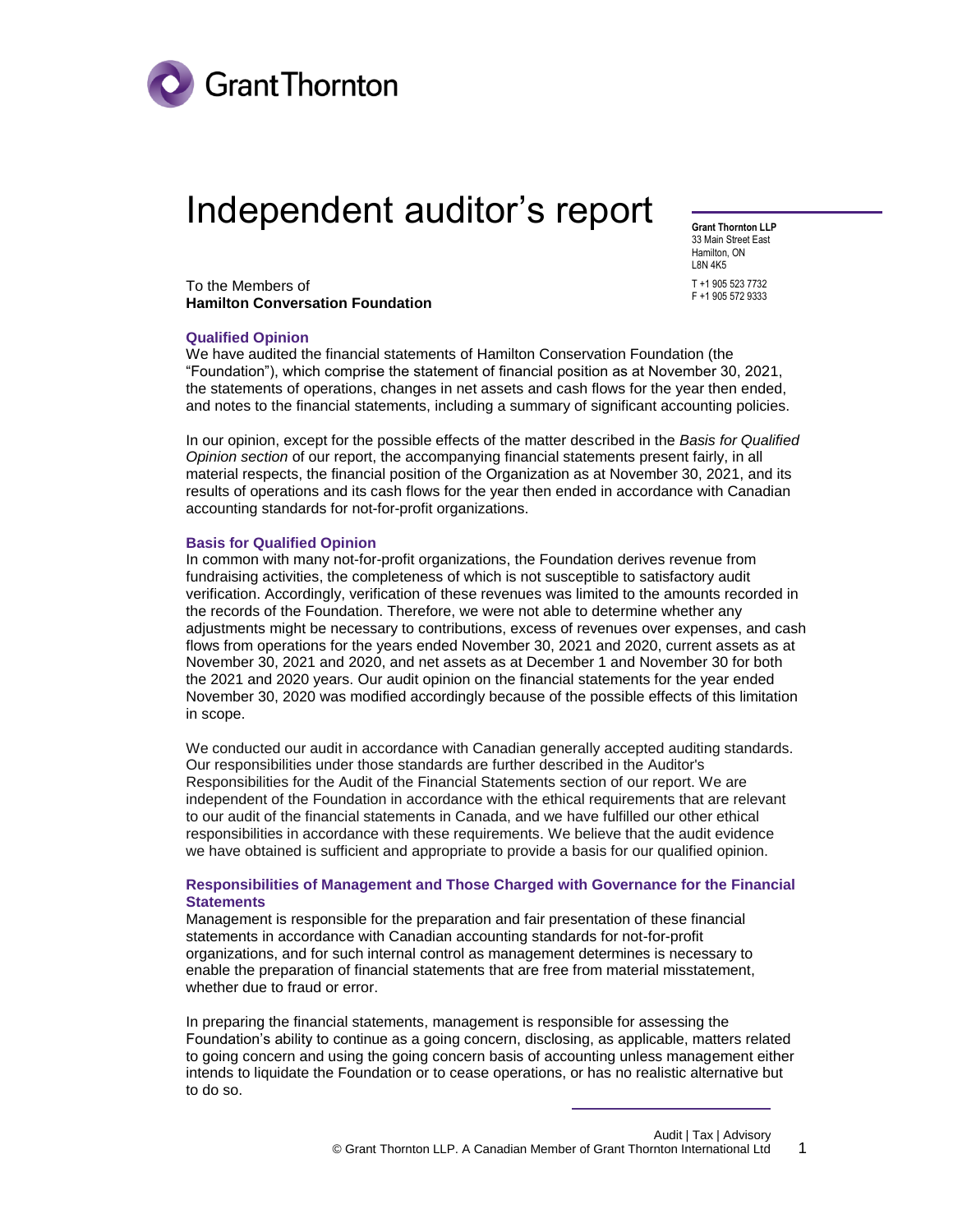Those charged with governance are responsible for overseeing the Foundation's financial reporting process.

#### **Auditor's Responsibilities for the Audit of the Financial Statements**

Our objectives are to obtain reasonable assurance about whether the financial statements as a whole are free from material misstatement, whether due to fraud or error, and to issue an auditor's report that includes our opinion. Reasonable assurance is a high level of assurance, but is not a guarantee that an audit conducted in accordance with Canadian generally accepted auditing standards will always detect a material misstatement when it exists. Misstatements can arise from fraud or error and are considered material if, individually or in the aggregate, they could reasonably be expected to influence the economic decisions of users taken on the basis of these financial statements.

As part of an audit in accordance with Canadian generally accepted auditing standards, we exercise professional judgment and maintain professional skepticism throughout the audit. We also:

- Identify and assess the risks of material misstatement of the financial statements, whether due to fraud or error, design and perform audit procedures responsive to those risks, and obtain audit evidence that is sufficient and appropriate to provide a basis for our opinion. The risk of not detecting a material misstatement resulting from fraud is higher than for one resulting from error, as fraud may involve collusion, forgery, intentional omissions, misrepresentations, or the override of internal control.
- Obtain an understanding of internal control relevant to the audit in order to design audit procedures that are appropriate in the circumstances, but not for the purpose of expressing an opinion on the effectiveness of the Organization's internal control.
- Evaluate the appropriateness of accounting policies used and the reasonableness of accounting estimates and related disclosures made by management.
- Conclude on the appropriateness of management's use of the going concern basis of accounting and, based on the audit evidence obtained, whether a material uncertainty exists related to events or conditions that may cast significant doubt on the Organization's ability to continue as a going concern. If we conclude that a material uncertainty exists, we are required to draw attention in our auditor's report to the related disclosures in the financial statements or, if such disclosures are inadequate, to modify our opinion. Our conclusions are based on the audit evidence obtained up to the date of our auditor's report. However, future events or conditions may cause the Organization to cease to continue as a going concern.
- Evaluate the overall presentation, structure and content of the financial statements, including the disclosures, and whether the financial statements represent the underlying transactions and events in a manner that achieves fair presentation.

We communicate with those charged with governance regarding, among other matters, the planned scope and timing of the audit and significant audit findings, including any significant deficiencies in internal control that we identify during our audit.

Grant Thornton LLP

Hamilton, Canada

April 11, 2022 Chartered Professional Accountants Licenced Public Accountants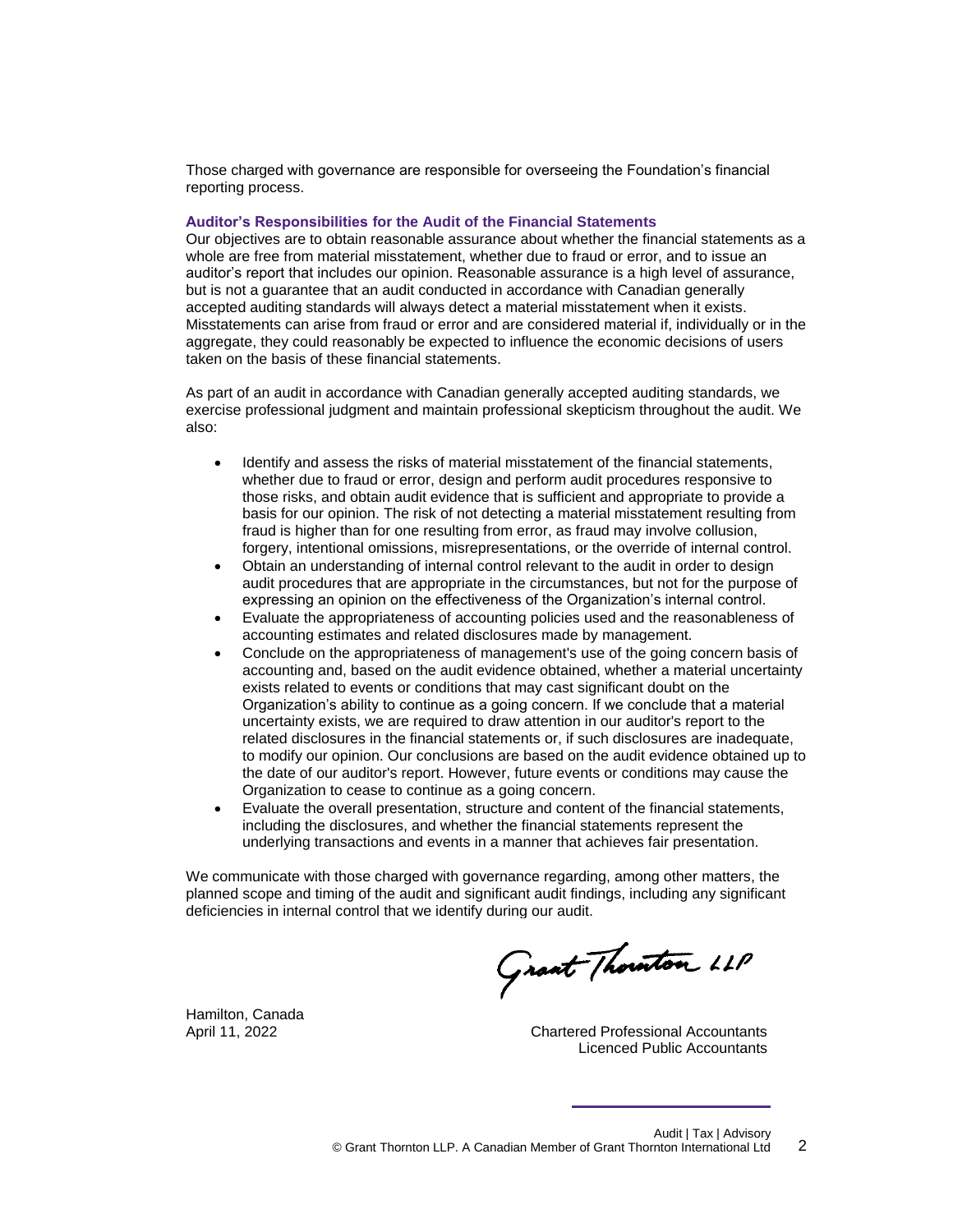## **Hamilton Conservation Foundation Statement of Financial Position**

Year Ended November 30

|                                         | Unrestricted<br>& Restricted<br><b>Funds</b> |          | <b>Endowment</b><br><b>Funds</b> |           | 2021          | 2020          |  |
|-----------------------------------------|----------------------------------------------|----------|----------------------------------|-----------|---------------|---------------|--|
| <b>Assets</b>                           |                                              |          |                                  |           |               |               |  |
| Current                                 |                                              |          |                                  |           |               |               |  |
| Cash                                    | \$                                           | 801,853  | \$                               | 1,824     | \$<br>803,677 | \$<br>742,288 |  |
| Interest and Other Receivables          |                                              | 800      |                                  | 11,660    | 12,460        | 14,755        |  |
| Investments (Note 3)                    |                                              |          |                                  | 1,257,052 | 1,257,052     | 1,156,949     |  |
|                                         |                                              | 802,653  |                                  | 1,270,536 | 2,073,189     | 1,913,992     |  |
| Long Term                               |                                              |          |                                  |           |               |               |  |
| Investments (Note 3)                    |                                              |          |                                  | 739,010   | 739,010       | 595,810       |  |
|                                         | \$                                           | 802,653  | \$                               | 2,009,546 | \$2,812,199   | \$2,509,802   |  |
| Liabilities                             |                                              |          |                                  |           |               |               |  |
| Current                                 |                                              |          |                                  |           |               |               |  |
| Accounts Payable                        | \$                                           | 3,200    | \$                               | 2,974     | \$<br>6,174   | \$<br>4,148   |  |
| Fund Balances (Note 4)                  |                                              | 799,453  |                                  | 2,006,572 | 2,806,025     | 2,505,654     |  |
| <b>Total Liabilities and Net Assets</b> | \$                                           | 802,653  | \$                               | 2,009,546 | \$2,812,199   | \$2,509,802   |  |
| On behalf of the Board                  |                                              |          |                                  |           |               |               |  |
| ennifer Stebbing                        |                                              | Director |                                  |           |               | Director      |  |

See accompanying notes to the financial statements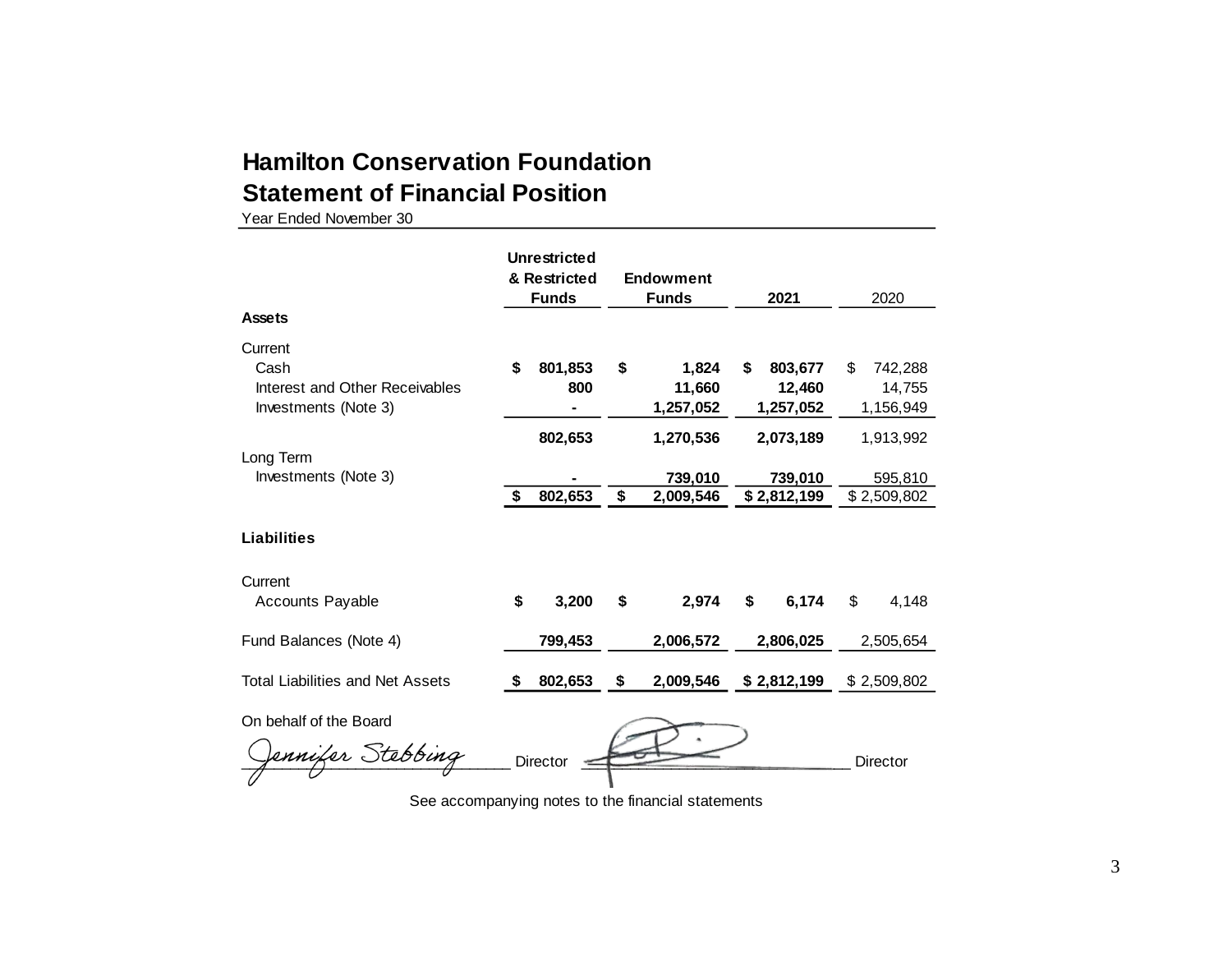## **Hamilton Conservation Foundation Statement of Operations**

Year Ended November 30

|                                                                |                     | <b>Unrestricted &amp; Restricted</b><br><b>Funds</b> |                   |    | <b>Endowment</b><br><b>Funds</b> |               |    |                             |    |               |               |               |
|----------------------------------------------------------------|---------------------|------------------------------------------------------|-------------------|----|----------------------------------|---------------|----|-----------------------------|----|---------------|---------------|---------------|
|                                                                |                     |                                                      |                   |    | <b>Fund</b><br><b>Total</b>      | Fund<br>Total |    | <b>Fund</b><br><b>Total</b> |    | Fund<br>Total | <b>Total</b>  | Total         |
|                                                                | <b>Unrestricted</b> |                                                      | <b>Restricted</b> |    | 2021                             | 2020          |    | 2021                        |    | 2020          | 2021          | 2020          |
| <b>Revenues</b>                                                |                     |                                                      |                   |    |                                  |               |    |                             |    |               |               |               |
| Donations and fund raising activities                          | \$<br>68,777        | \$                                                   | 216,921           |    | \$ 285,698                       | \$277,203     | \$ |                             | \$ |               | 285,698<br>\$ | \$<br>277,203 |
| Investment income (Note 5)                                     |                     |                                                      |                   |    |                                  |               |    | 119,186                     |    | 63,560        | 119,186       | 63,560        |
| Interest and other                                             | 5,561               |                                                      |                   |    | 5,561                            | 11,109        |    |                             |    |               | 5,561         | 11,109        |
|                                                                | 74,338              |                                                      | 216,921           |    | 291,259                          | 288,312       |    | 119,186                     |    | 63,560        | 410,445       | 351,872       |
| <b>Expenses</b>                                                |                     |                                                      |                   |    |                                  |               |    |                             |    |               |               |               |
| Grants to Hamilton Conservation Authority                      | 102,263             |                                                      | 122,624           |    | 224,887                          | 536,421       |    | 1,600                       |    | 1,600         | 226,487       | 538,021       |
| Fund raising and administration                                | 1,059               |                                                      |                   |    | 1,059                            | 1,412         |    | 17,198                      |    | 15,239        | 18,257        | 16,651        |
| Investment loss (Note 5)                                       |                     |                                                      |                   |    |                                  |               |    |                             |    | 6,681         |               | 6,681         |
|                                                                | 103,322             |                                                      | 122,624           |    | 225,946                          | 537,833       |    | 18,798                      |    | 23,520        | 244,744       | 561,353       |
| Excess of revenues over expenses /<br>(expenses over revenues) |                     |                                                      |                   |    |                                  |               |    |                             |    |               |               |               |
| before unrealized gains/(losses) on investme                   | (28, 984)           |                                                      | 94,297            |    | 65,313                           | (249, 521)    |    | 100,388                     |    | 40,040        | 165,701       | (209, 481)    |
| Unrealized gains/(losses) on investments                       |                     |                                                      |                   |    |                                  |               |    | 134,670                     |    | (37, 713)     | 134,670       | (37, 713)     |
| Excess of revenues over expenses/                              |                     |                                                      |                   |    |                                  |               |    |                             |    |               |               |               |
| (expenses over revenues)                                       | \$<br>(28, 984)     | \$                                                   | 94,297            | \$ | 65,313                           | $$$ (249,521) | \$ | 235,058                     | \$ | 2,327         | \$300,371     | \$ (247, 194) |

See accompanying notes to the financial statements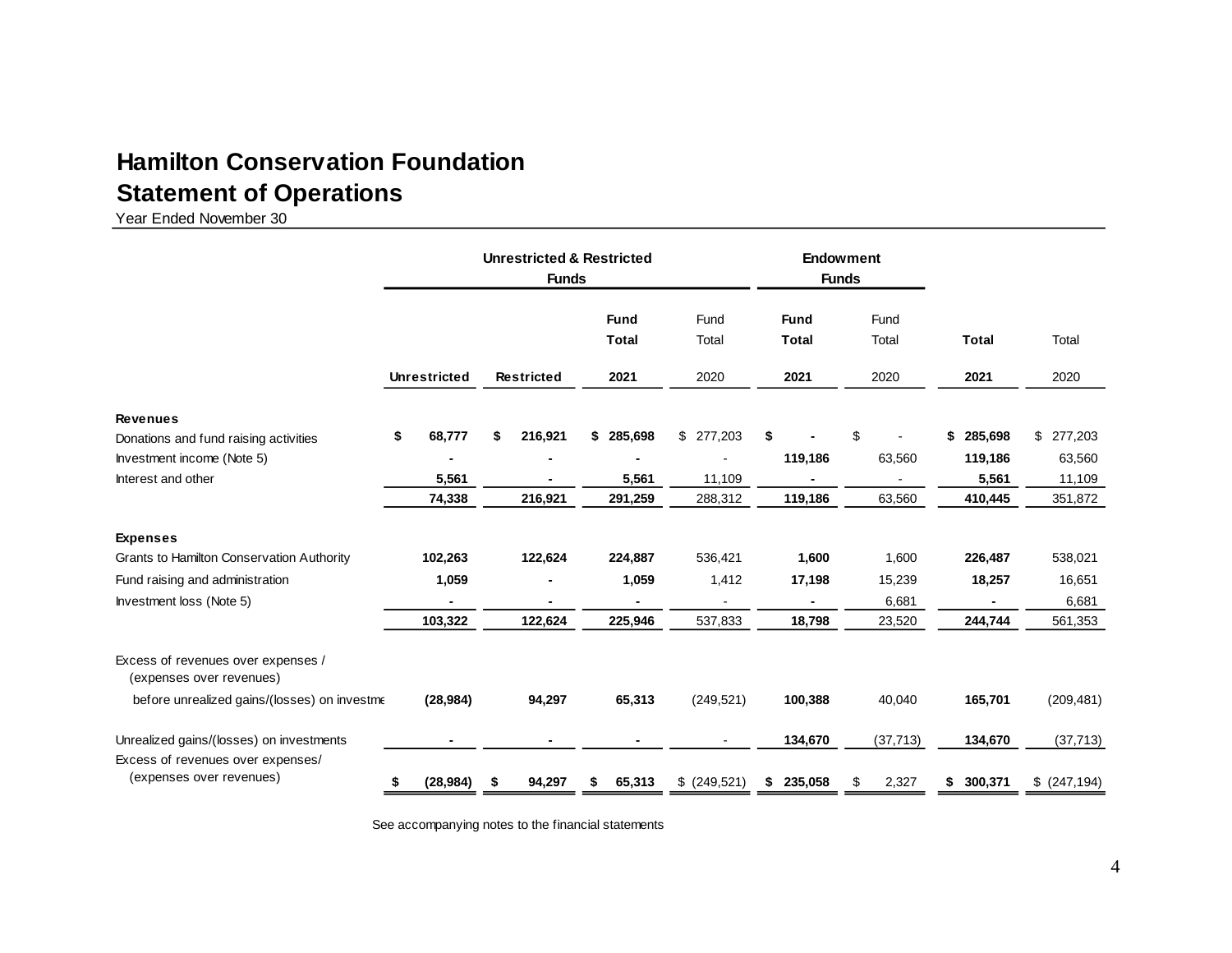## **Hamilton Conservation Foundation Statement of Changes in Fund Balances**

Year Ended November 30

|                                                                |                     | <b>Unrestricted &amp; Restricted</b><br>Funds (Note 4) |         |   |                      | <b>Endowment</b><br><b>Funds</b> |   |             |    |           |
|----------------------------------------------------------------|---------------------|--------------------------------------------------------|---------|---|----------------------|----------------------------------|---|-------------|----|-----------|
|                                                                |                     |                                                        |         |   | <b>Fund</b><br>Total | Fund<br>Total                    |   | Total       |    | Total     |
|                                                                | <b>Unrestricted</b> | <b>Restricted</b>                                      |         |   | 2021                 | 2021<br>2020                     |   | 2020        |    |           |
| Balance beginning of year                                      | \$<br>178,901       | \$                                                     | 555,239 |   | 734,140              | \$983,661                        |   | \$1,771,514 | \$ | 1,769,187 |
| Excess of (expenses over revenues) /<br>revenues over expenses | (28, 984)           |                                                        | 94,297  |   | 65,313               | (249, 521)                       |   | 235,058     |    | 2,327     |
| Balance, end of year                                           | 149,917             |                                                        | 649,536 | S | 799,453              | \$734,140                        | S | 2,006,572   | \$ | 1,771,514 |

See accompanying notes to the financial statements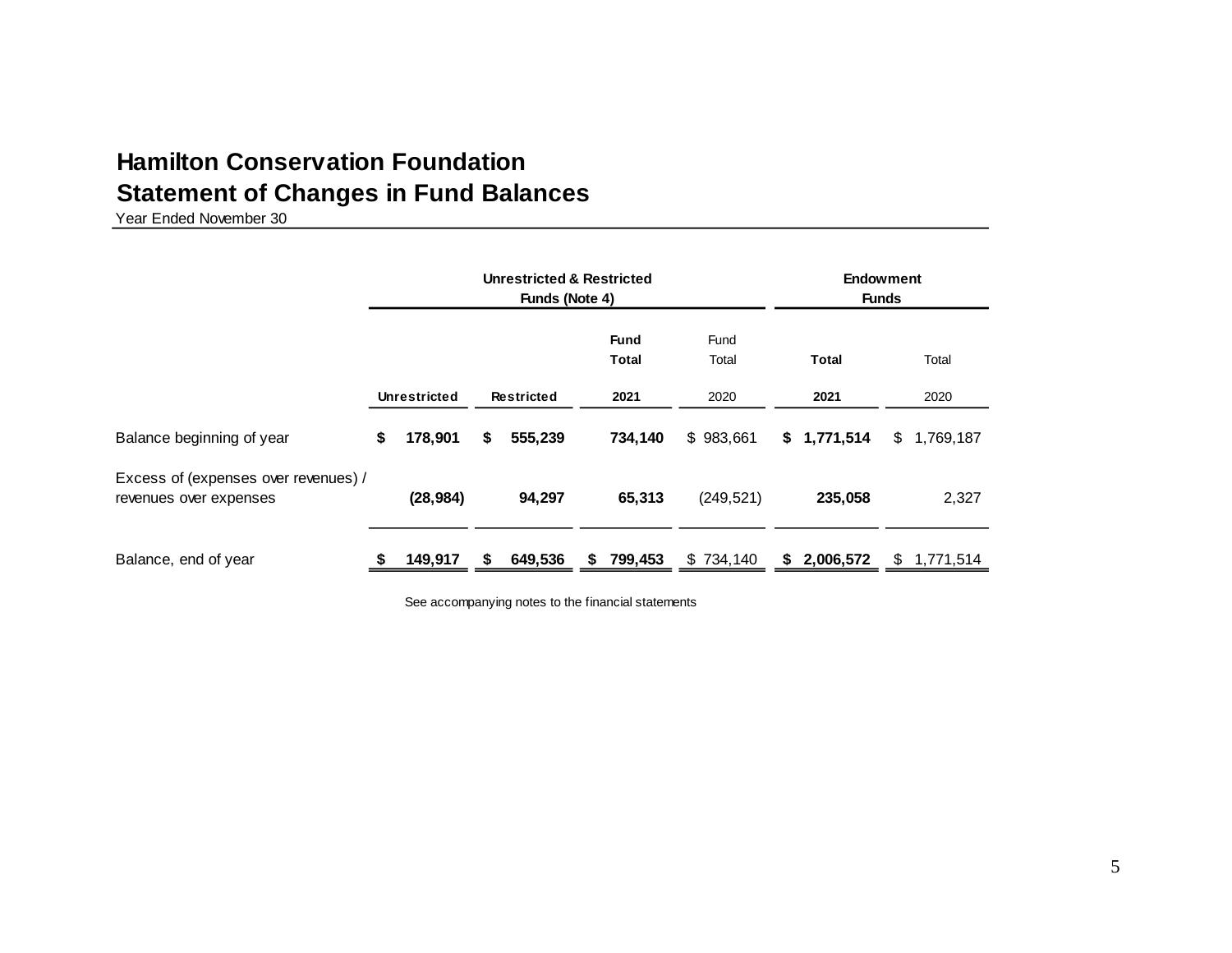### **Hamilton Conservation Foundation Statement of Cash Flows**

November 30

|                                        | <b>Unrestriced &amp; Restricted</b><br><b>Endowment</b><br><b>Funds</b><br><b>Funds</b> |         |    |            |    |            |    |            |    |            |               |
|----------------------------------------|-----------------------------------------------------------------------------------------|---------|----|------------|----|------------|----|------------|----|------------|---------------|
|                                        |                                                                                         | 2021    |    | 2020       |    | 2021       |    | 2020       |    | 2021       | 2020          |
| <b>Operating Activities</b>            |                                                                                         |         |    |            |    |            |    |            |    |            |               |
| Excess of (expenses over revenues) /   |                                                                                         |         |    |            |    |            |    |            |    |            |               |
| revenues over expenses                 | \$                                                                                      | 65,313  | \$ | (249, 521) | \$ | 235,058    | \$ | 2,327      | \$ | 300,371    | \$ (247, 194) |
| Items not affecting cash               |                                                                                         |         |    |            |    |            |    |            |    |            |               |
| Unrealized (gain)/loss on investments  |                                                                                         |         |    |            |    | (134, 670) |    | 37,713     |    | (134, 670) | 37,713        |
| Bond amortization                      |                                                                                         |         |    |            |    | 2,020      |    | (311)      |    | 2,020      | (311)         |
| (Gain)/Loss on disposal of investments |                                                                                         |         |    |            |    |            |    | 6,681      |    |            | 6,681         |
|                                        |                                                                                         |         |    |            |    | (132, 650) |    | 44,083     |    | (132, 650) | 44,083        |
|                                        |                                                                                         | 65,313  |    | (249, 521) |    | 102,408    |    | 46,410     |    | 167,721    | (203, 111)    |
| Changes in:                            |                                                                                         |         |    |            |    |            |    |            |    |            |               |
| Interest and other receivables         |                                                                                         | 1,577   |    | 5,973      |    | 718        |    | 2,920      |    | 2,295      | 8,893         |
| Accounts payable                       |                                                                                         | 1,600   |    |            |    | 425        |    | (29)       |    | 2,025      | (29)          |
| Due to Hamilton Conservation Authority |                                                                                         |         |    | (14, 778)  |    |            |    | (33, 800)  |    |            | (48, 578)     |
|                                        |                                                                                         | 3,177   |    | (8,805)    |    | 1,143      |    | (30, 909)  |    | 4,320      | (39, 714)     |
| <b>Investment Activities</b>           |                                                                                         |         |    |            |    |            |    |            |    |            |               |
| Purchases of investments               |                                                                                         |         |    |            |    | (521, 708) |    | (714, 832) |    | (521, 708) | (714, 832)    |
| Proceeds from dispositions, net        |                                                                                         |         |    |            |    | 411,056    |    | 704,130    |    | 411,056    | 704,130       |
|                                        |                                                                                         |         |    |            |    | (110, 652) |    | (10, 702)  |    | (110, 652) | (10, 702)     |
| Increase / (decrease) in cash          |                                                                                         | 68,490  |    | (258, 326) |    | (7, 101)   |    | 4,799      |    | 61,389     | (253, 527)    |
| Cash                                   |                                                                                         |         |    |            |    |            |    |            |    |            |               |
| Beginning of year                      |                                                                                         | 733.363 |    | 991,689    |    | 8,925      |    | 4,126      |    | 742,288    | 995,815       |
| End of year                            | \$                                                                                      | 801,853 | \$ | 733,363    | \$ | 1,824      | \$ | 8,925      |    | 803,677    | 742,288       |

See accompanying notes to the financial statements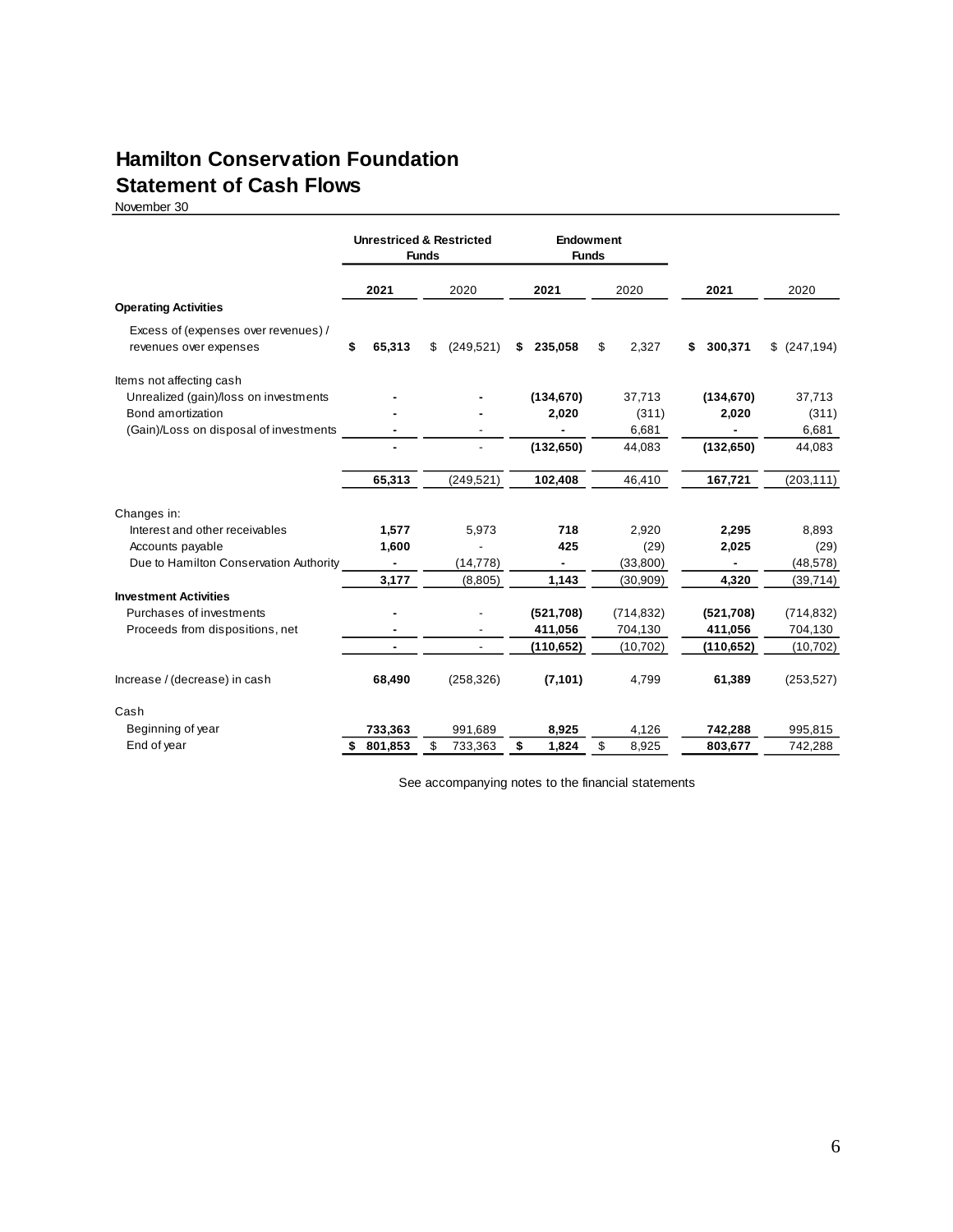For the year ended November 30, 2021

### **1. Nature of operations**

The Hamilton Conservation Foundation (the Foundation) is a community-based organization whose purpose is to support land acquisition and other programs of the Hamilton Conservation Authority.

The Foundation was incorporated in 1975 by Ontario Letters Patent as a not-for-profit organization, and is a registered charity under the Income Tax Act (Canada).

### **2. Summary of significant accounting policies**

The financial statements have been prepared by management in accordance with the Canadian accounting standard for not-for-profit organizations. The significant policies are detailed as follows:

### **Fund accounting**

The Foundation follows the restricted fund method of accounting for contributions. Restricted funds represent contributed resources that are externally restricted as to their specified use. Contributions with no specific predefined purpose are reported as Unrestricted funds. Endowment funds report resources contributed as an endowment. Investment income earned on resources of endowment funds is reported in the respective endowment fund depending on the nature of any restrictions imposed by contributors of funds for endowment.

#### **Revenue recognition**

Unrestricted contributions are recognized as revenue to be used in the area of greatest need. Restricted contributions are recognized as revenue of the appropriate restricted fund when received.

Contributions for endowment are recognized as revenue of the appropriate endowment fund when received.

Investment income earned on the Doreen & Glenn Kilmer, Westfield Founders' Trust endowment fund is recognized as revenue in its fund to be used for the Heritage Sites Operations, Maintenance and Development.

Investment income earned on the A.G. Stacey land endowment fund is recognized in its fund to be used for Land Acquisition, Trails & Capital Development.

Investment incomes earned on the Dobson-McKee Environmental Education endowment fund and on the Eramosa Karst endowment fund are recognized as revenue in their respective endowment funds to be used in support of environmental education and the Eramosa Karst conservation area, respectively.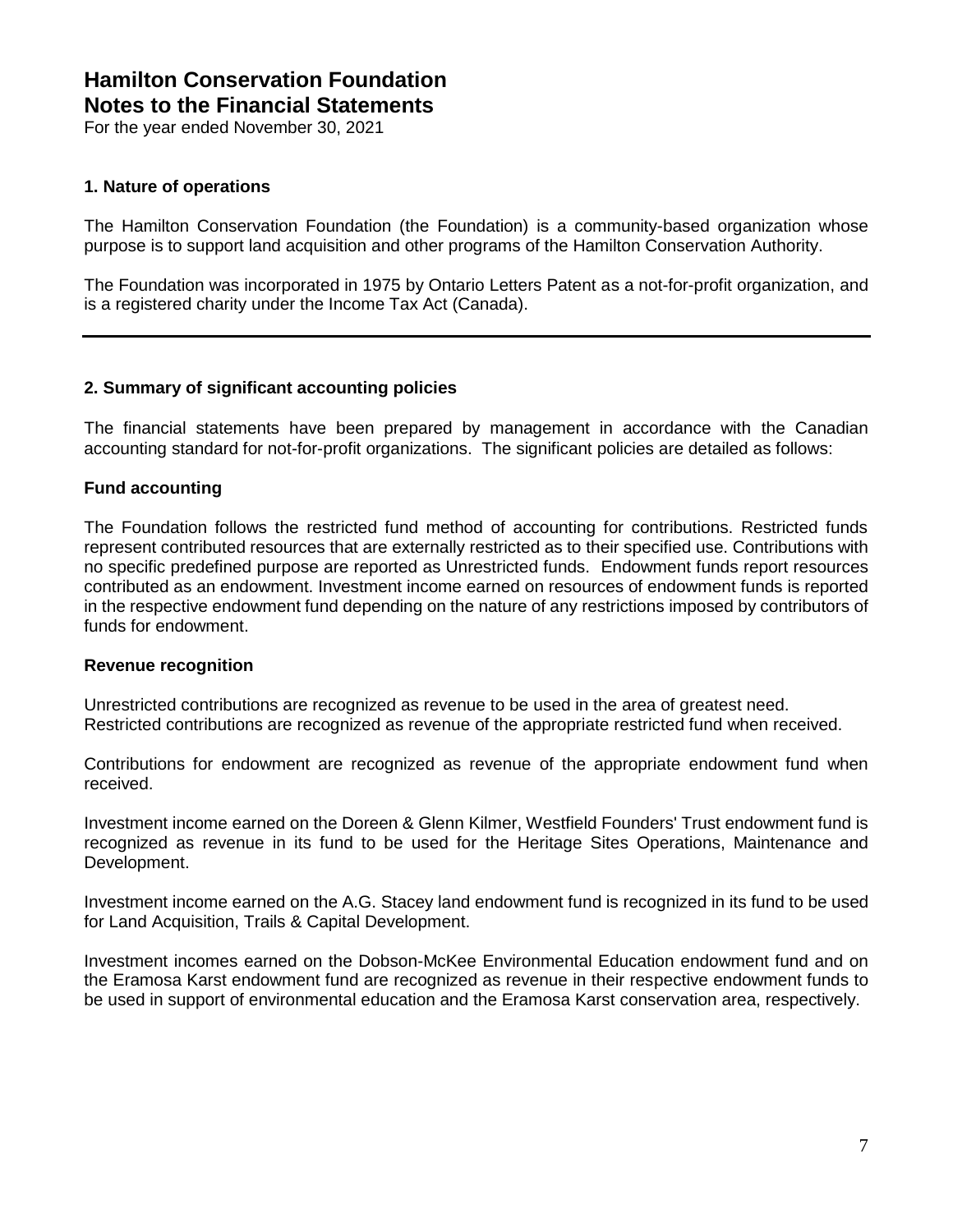For the year ended November 30, 2021

### **2. Summary of significant accounting policies (continued)**

#### **Contributed materials and services**

A number of Foundation members, members of the community and businesses contribute non-cash resources and services each year to assist the Foundation in the fulfillment of its mandate. Donated materials and services which would otherwise be paid for by the Foundation are recorded at fair value.

The value of these donations-in-kind, as determined through a combination of donor information and objective evidence, amounted to \$53,131 in 2021 (2020 - \$12,095) and have been included in Donations and fundraising activities and Grants to Hamilton Conservation Authority.

### **Financial instruments**

The Foundation considers any contract creating a financial asset, liability or equity instrument as a financial instrument. The Foundation's financial instruments consist of cash, interest and other receivables, investments and accounts payable and Due to Hamilton Conservation Authority.

Financial assets and liabilities obtained in arm's length transactions are initially recorded at their fair value and financial assets and liabilities obtained in related party transactions are initially measured at their exchange amount. The Foundation subsequently measures all of its financial assets and liabilities at amortized cost, except for cash and investments, which are measured at fair value.

For financial assets measured at cost or amortized cost, the Foundation regularly assesses whether there are any indications of impairment. If there is an indication of impairment, and the Foundation determines that there is a significant adverse change in the expected timing or amount of future cash flows from the financial asset, it recognizes an impairment loss in the statement of operations. Any reversals of previously recognized impairment losses are recognized in operations in the year the reversal occurs.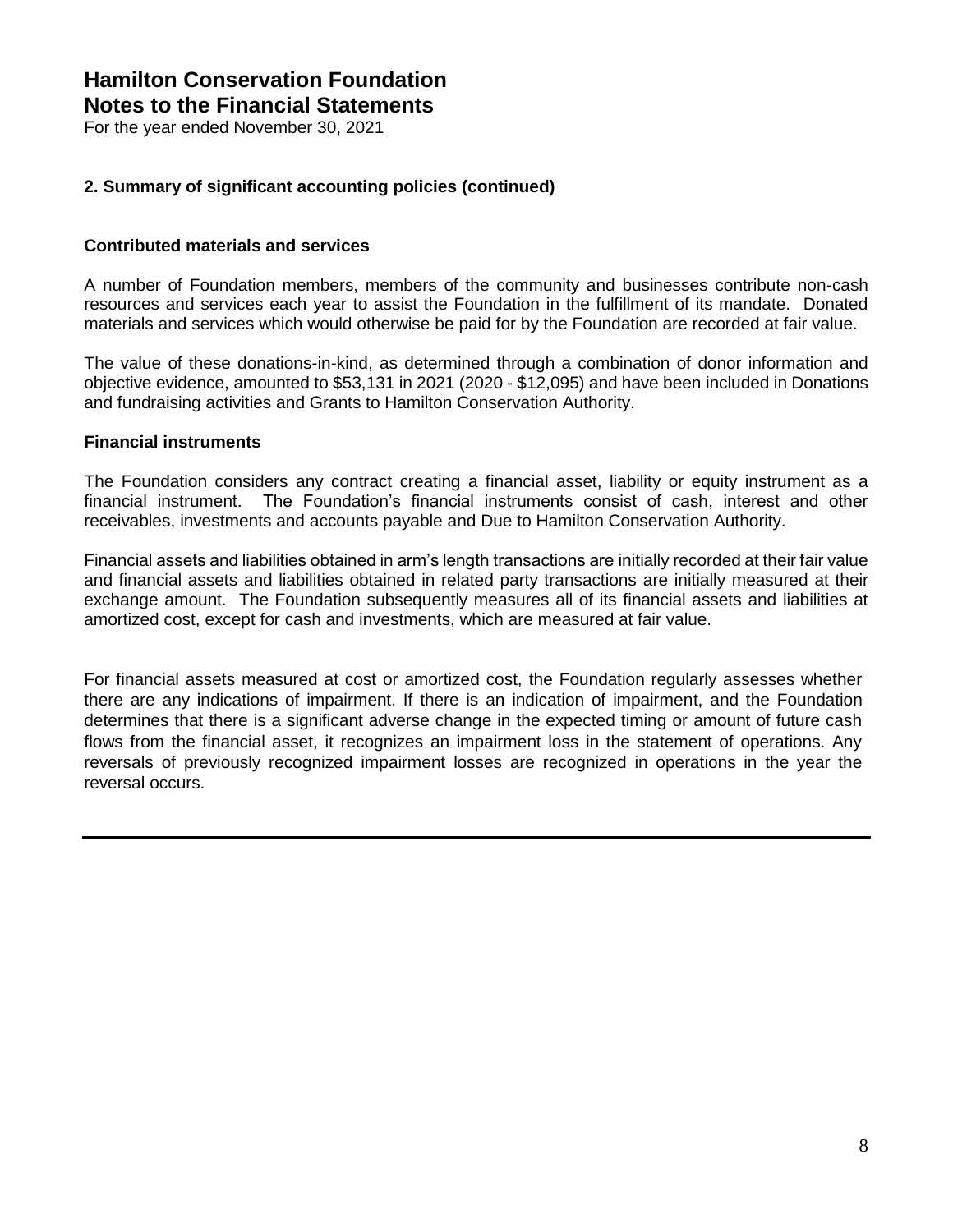For the year ended November 30, 2021

### **3. Investments – Fair Value Disclosure**

The Foundation's short term investments, all of which are held within the Endowment Funds, are recorded at fair value as quoted in active markets. The following table presents information about the short-term investments as of November 30, 2021.

|                           | <b>Nov. 30</b><br>2021 |    |           |  |
|---------------------------|------------------------|----|-----------|--|
| Common Shares             | \$<br>1,181,197        | \$ | 1,046,620 |  |
| <b>Mutual Funds</b>       | 37,337                 |    | 76,576    |  |
| <b>Foreign Securities</b> | 38,518                 |    | 33,753    |  |
|                           | 1,257,052              | \$ | 1,156,948 |  |

The Foundation's long-term investments are also held within the Endowment Funds.

|           |    | <b>Nov. 30</b><br>2021 | Nov. 30<br>2020 |
|-----------|----|------------------------|-----------------|
| Federal   | S  | 462,284                | \$<br>377,270   |
| Corporate |    | 276,726                | 218,540         |
|           | \$ | 739,010                | \$<br>595,810   |

Bank issued GICs are categorized as federal as they are fully insured by the Canada Deposit Insurance Corporation, a federal crown corporation. The market value of the long-term investments is \$742,920 at November 30, 2021 (2020 - \$613,054).

| Summary                |                 |    |           |  |  |
|------------------------|-----------------|----|-----------|--|--|
|                        | <b>Nov. 30</b>  |    | Nov. 30   |  |  |
|                        | 2021            |    | 2020      |  |  |
| Short term investments | \$<br>1,257,052 | \$ | 1,156,948 |  |  |
| Long term investments  | 739,010         |    | 595,810   |  |  |
| Total investments      | 1,996,062       | \$ | 1,752,758 |  |  |
|                        |                 |    |           |  |  |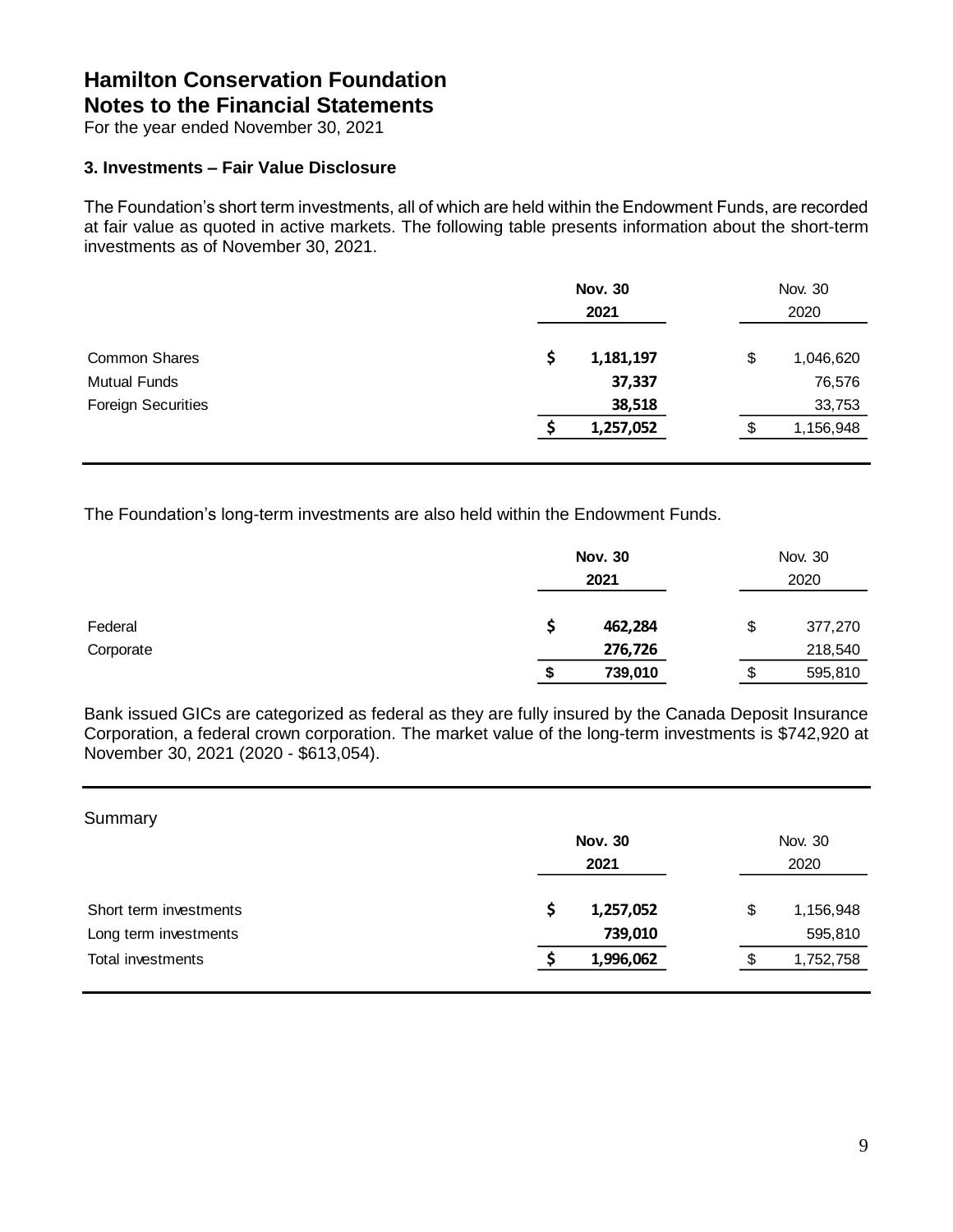For the year ended November 30, 2021

### **4. Net Assets**

The Foundation has determined that a portion of its restricted funds that are older in nature are no longer restricted and have been reclassified to unrestricted funds on a retroactive basis. As such certain balances are restated to conform with the current year presentation. There is no impact on excess of revenue over expenses and the change in fund balances is purely reclassification. Year end fund balances are as follows:

|                                                               | <b>Nov. 30</b><br>2021 |    | <b>Nov.30</b><br>2020 |
|---------------------------------------------------------------|------------------------|----|-----------------------|
| <b>Unrestricted Funds</b>                                     | \$<br>149,917          | \$ | 178,901               |
| Land acquisition, trails and capital development              | 383,801                |    | 364,949               |
| Environment projects and conservation awareness               | 68,502                 |    | 12,797                |
| Heritage sites operations, maintenance and development        | 197,233                |    | 177,493               |
| <b>Restricted Funds, with externally imposed restrictions</b> | 649,536                |    | 555,239               |
| <b>Total Unrestricted &amp; Restricted</b>                    | 799,453                | S  | 734,140               |
| <b>Endowment Funds</b>                                        |                        |    |                       |
| The Doreen & Glenn Kilmer Westfield Founders' Trust           | \$<br>20,184           | \$ | 20,269                |
| The A.G. Stacey Land Endowment                                | 18,758                 |    | 17,230                |
| The Dobson-McKee Environmental Education Fund                 | 881,238                |    | 778,889               |
| The Eramosa Karst Endowment Fund                              | 1,086,392              |    | 955,126               |
|                                                               | \$2,006,572            |    | \$1,771,514           |
| <b>Total Fund Balances</b>                                    | \$2,806,025            |    | \$2,505,654           |

#### **5. Investment income and investment losses**

Investment income includes income earned on resources held for endowment and on gains from sales of donated marketable securities; similarly, investment losses are the result of sale of donated securities for less than the original purchase price, both of which are reported as follows:

|                                                   |            | Investment Income |      | <b>Investment Loss</b> |
|---------------------------------------------------|------------|-------------------|------|------------------------|
|                                                   | 2021       | 2020              | 2021 | 2020                   |
| Doreen and Glenn Kilmer Westfield Founders' Trust | 1,515<br>S | \$<br>1,521       | \$   | \$                     |
| The A.G. Stacey Land Endowment                    | 500        | 1,597             |      |                        |
| The Dobson McKee Environmental Education Fund     | 48.513     | 27,359            |      | 3,491                  |
| Eramosa Karst Endowment Fund                      | 68,658     | 33,083            |      | 3,190                  |
|                                                   | \$119,186  | 63,560<br>S       |      | 6,681                  |
|                                                   |            |                   |      |                        |